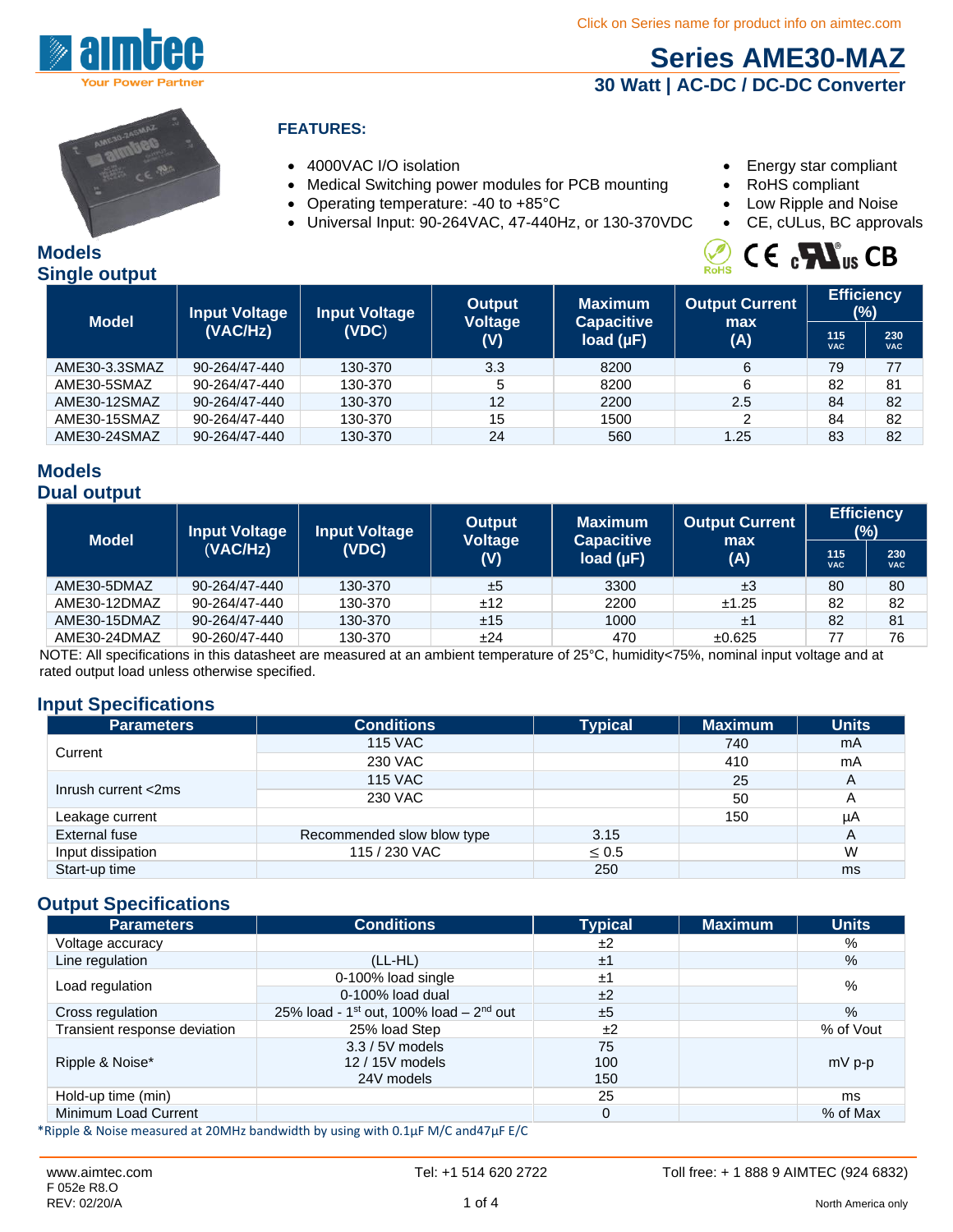

# **Series AME30-MAZ**

**30 Watt | AC-DC / DC-DC Converter**

#### **Isolation Specifications**

| <b>Parameters</b>           | <b>Conditions:</b> | <b>Tynical</b> | <b>Rated</b> | Units'         |
|-----------------------------|--------------------|----------------|--------------|----------------|
| Tested I/O voltage          | 60 sec             |                | 4000         | VAC            |
| <b>Isolation Resistance</b> |                    | 1000           |              | M <sub>2</sub> |

#### **General Specifications**

| <b>Parameters</b>                         | <b>Conditions</b>                                                                                                                  | <b>Typical</b>    | <b>Maximum</b> | <b>Units</b> |
|-------------------------------------------|------------------------------------------------------------------------------------------------------------------------------------|-------------------|----------------|--------------|
| Switching frequency                       |                                                                                                                                    | 47                |                | <b>KHz</b>   |
| <b>Protection class</b>                   |                                                                                                                                    | Class II          |                |              |
| Over current protection                   | Fold back                                                                                                                          | 130               |                | %            |
| Over voltage protection                   |                                                                                                                                    | Zener diode clamp | 110            | %            |
| Short circuit protection                  |                                                                                                                                    | Auto recovery     |                |              |
| <b>Short Circuit restart</b>              | Auto recovery                                                                                                                      |                   |                |              |
| Operating temperature                     | With derating above 55°C                                                                                                           | $-40$ to $+85$    |                | $\rm ^{o}C$  |
| Maximum case temperature                  |                                                                                                                                    |                   | 100            | $\rm ^{o}C$  |
| Storage temperature                       |                                                                                                                                    | $-40$ to $+95$    |                | $\rm ^{o}C$  |
| Temperature coefficient                   |                                                                                                                                    | 0.02              |                | $% /$ °C     |
| Cooling                                   | Free air convection                                                                                                                |                   |                |              |
| Humidity                                  | Non condensing                                                                                                                     |                   | 95             | %RH          |
| Case material                             | Plastic (flammability to UL 94V-0)                                                                                                 |                   |                |              |
| Weight                                    |                                                                                                                                    | 300               |                | g            |
| <b>Dimensions</b> $(L \times W \times H)$ | 3.56 x 2.48 x 1.18 inches<br>$90.5 \times 63 \times 30$ mm                                                                         |                   |                |              |
| <b>MTBF</b>                               | > 800,000 hrs (MIL-HDBK -217F, t=+25 oC)/Full Load<br>> 200,000 hrs (MIL-HDBK -217F, t=at highest operating temperature)/Full Load |                   |                |              |

### **Environment Approval**

| <b>Test</b> | <b>Parameters</b>      | <b>Conditions</b>                                        |
|-------------|------------------------|----------------------------------------------------------|
|             | Wave form              | Half sine wave                                           |
|             | Acceleration amplitude | 5gn                                                      |
| Shock       | Bump duration          | $30 \text{ ms}$                                          |
|             | Converter operation    | Before and after test, body mounted (on chassis)         |
|             | Number of bumps        | 18 (3 in each direction for every axis)                  |
| Vibration   | Test mode              | Sweep sine, 10-100Hz, speed 0.05Hz/s                     |
|             | Displacement           | 1 mm                                                     |
|             | Acceleration           | 3g, 3 loops 30min one cycle, 3h total, every axis tested |
|             | Converter operation    | Before and after test, body mounted (on chassis)         |

## **Safety Specifications**

| <b>Parameters</b> |                                                 |                                                          |  |
|-------------------|-------------------------------------------------|----------------------------------------------------------|--|
| Agency approvals  | cULus, CE, CB                                   |                                                          |  |
|                   | <b>Medical Electrical Equipment</b>             | IEC\EN\UL 60601-1, 2 x MOOP, CSA-C22.2 No. 601.1-<br>M90 |  |
|                   | Information technology Equipment                | EN 60950-1:2006+A11:2009                                 |  |
|                   | EMI - Conducted and radiated emission           | <b>EN55011, class B</b>                                  |  |
|                   | <b>Harmonic Current Emissions</b>               | IEC/EN 61000-3-2, Class A                                |  |
|                   | Voltage fluctuations and flicker                | IEC/EN 61000-3-3, (EN60555-3)                            |  |
| <b>Standards</b>  | Electrostatic Discharge Immunity                | IEC 61000-4-2 Level 3                                    |  |
|                   | RF, Electromagnetic Field Immunity              | IEC 61000-4-3 Level 2                                    |  |
|                   | <b>Electrical Fast Transient/Burst Immunity</b> | IEC 61000-4-4 Level 3                                    |  |
|                   | Surge Immunity                                  | IEC 61000-4-5 Level 2                                    |  |
|                   | RF, Conducted Disturbance Immunity              | IEC 61000-4-6 Level 2                                    |  |
|                   | Power frequency Magnetic Field Immunity         | IEC 61000-4-8 Level 2                                    |  |
|                   | Voltage dips, Short Interruptions Immunity      | IEC 61000-4-11                                           |  |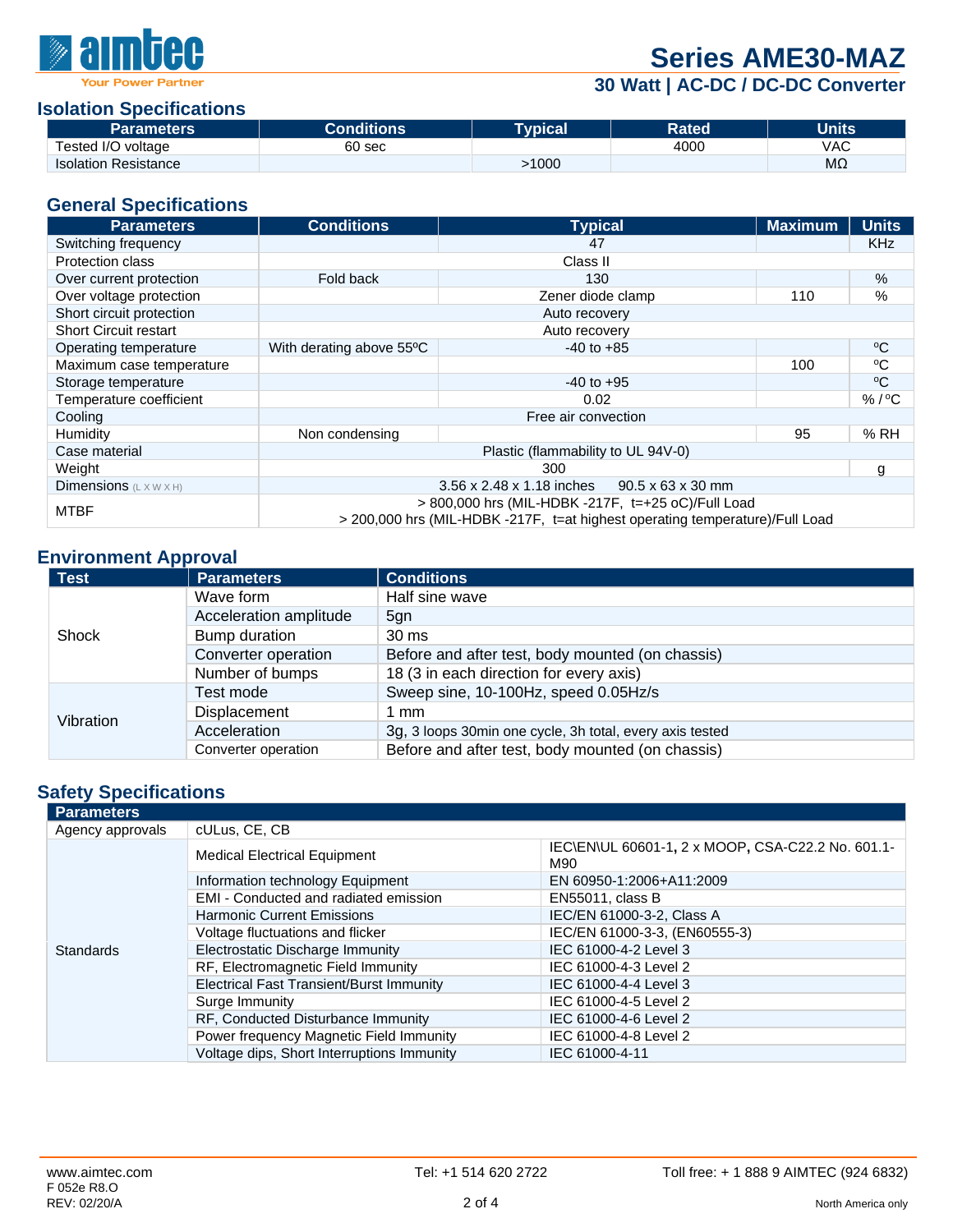

#### **Pin Out Specifications**

| Pin           | Single       | <b>Dual</b>  |
|---------------|--------------|--------------|
|               | AC Input (N) | AC Input (N) |
| $\mathcal{P}$ | AC Input (L) | AC Input (L) |
| 3             | +V Output    | +V Output    |
| 4             | -V Output    | Common       |
| 5             | No pin       | -V Output    |

## **Dimensions**



10.00 (0.40

## **Derating**

 $1.30 - 1.30 + 1.30 + 1.30 + 1.30 + 1.30 + 1.30 + 1.30 + 1.30 + 1.30 + 1.30 + 1.30 + 1.30 + 1.30 + 1.30 + 1.30 + 1.30 + 1.30 + 1.30 + 1.30 + 1.30 + 1.30 + 1.30 + 1.30 + 1.30 + 1.30 + 1.30 + 1.30 + 1.30 + 1.30 + 1.30 + 1.30 + 1.30 + 1.30 + 1.30 + 1.30 + 1.30$